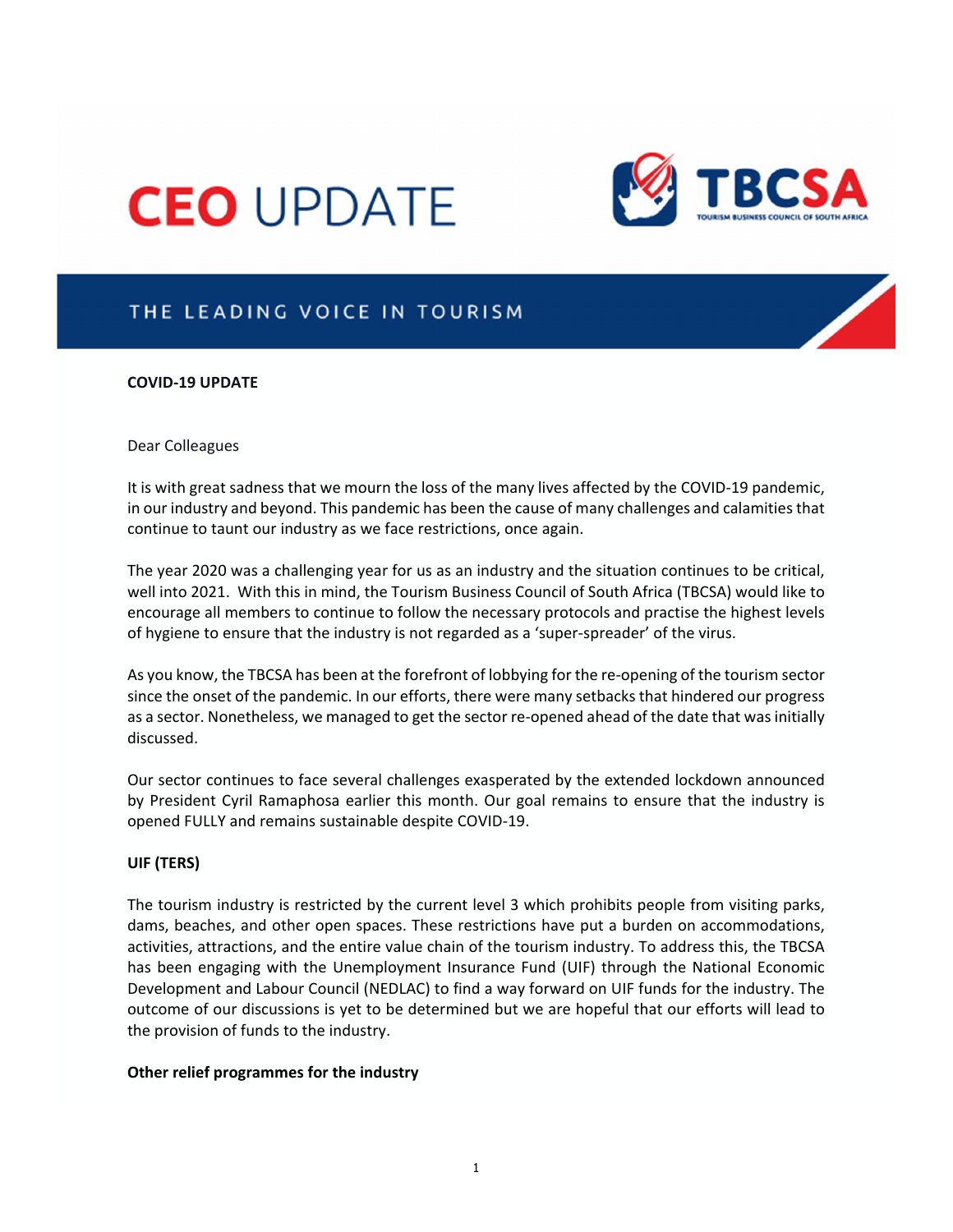The TBCSA has been having discussions with the Banking Association through NEDLAC to provide interventions that can alleviate the financial pressure on the industry, such as providing interest rate cuts, payment holidays, extension of payments and so on.

Furthermore, the TBCSA has called for the industry to be prioritised when it comes to the COVID‐ 19 loan guarantee scheme. In particular, we have suggested that the tourism industry benefit from a ring‐fenced fund within the COVID‐19 loan guarantee scheme that will not prejudice the tourism industry based on its high‐risk profile caused by inconsistent regulationsimposed by the government. The TBCSA believes that the tourism industry must be dealt with separately from other sectors, with great consideration given to the current circumstances.

### **Opening up the industry under LEVEL 3 regulations**

Before the festive season began last year, the TBCSA had discussions with various departments about the possibility of using short term measures to prevent the rapid spread of COVID‐19. Measures discussed included the closure of beaches and open spaces, early curfew as well as on and off‐site liquor consumption to mitigate bed shortages in hospitals and further spread of COVID‐19 during the festive season. The measures were implemented over the festive season as short-term measures. However, the President took a decision in January to extend the level 3 lockdown without adjusting the short‐ term measures (put in place specifically for the festive season) unilaterally. He did not consult with the TBCSA or other organisations representing labour or business.

Therefore, the TBCSA has pleaded with government and submitted supporting documents to the National Joint Operational and Intelligence Structure (NATJOINTS) to re‐open open spaces such beaches; readjust the curfew and reinstate all water activities. We are waiting for further communication regarding our submissions. However, we remain hopeful that our submissions will be given due consideration and the sector will be reopened before 15 February 2021.The

TBCSA continues to urge government to re‐open the sector to save thousands of jobs, livelihoods, and the industry at large.

#### **Norms and Standards**

The department of tourism has released the "Norms and Standards" in relation to COVID‐19. These norms and standards are aimed at ensuring that there is universal compliance across the value chain of tourism. It isimportant to note that the norms and standardsseem to be derived from the protocol document that the TBCSA and its associations have put together and they don't replace them but strengthen them.

The TBCSA COVID‐19 Committee will put together a comprehensive document to input on the norms and standards before they are gazetted.

#### **Tourism Policy Review**

Late last year, The Minister of Tourism, Mmamoloko Kubayi‐Ngubane announced the advisory panel that will be reviewing the tourism policy to ensure alignment with the new developments within the tourism industry. The last tourism policy was done in 1995 and culminated in the tourism white paper that was published in 1996. We can all agree that there has been many technological, political, economic, and social developments since 1996 and these necessitate the review of policy.